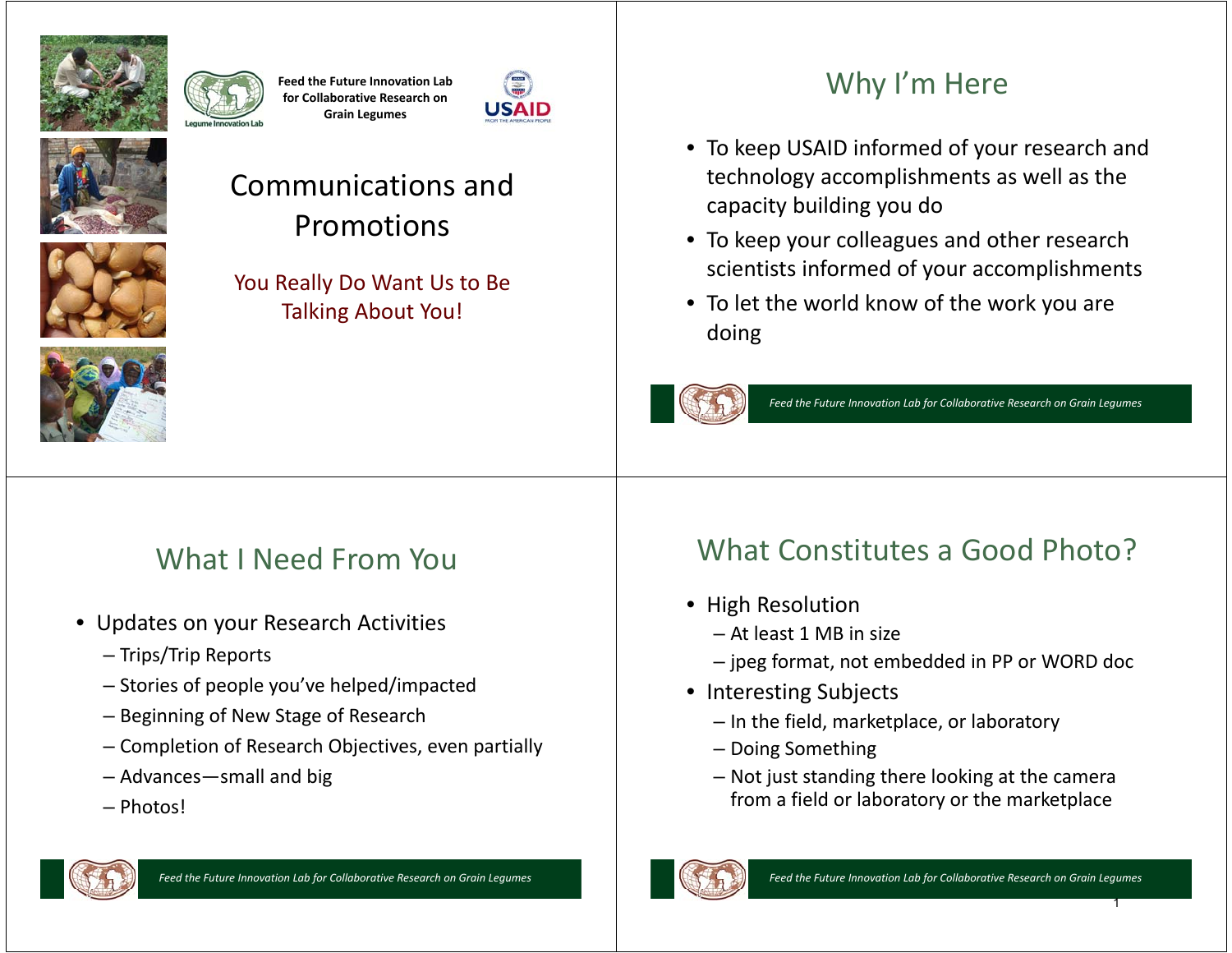#### More on Good Photos

- They tell a story
	- People in action, not posing
	- –Healthy Beans
	- –Healthy Plants and fields
	- Abiotic and Biotic Stresses in action
	- Farmers and People working in the Marketplace



*Feed the Future Innovation Lab for Collaborative Research on Grain Legumes*

#### Examples of Good Photos





*Feed the Future Innovation Lab for Collaborative Research on Grain Legumes*

#### Less Useful Photos

- People Just standing somewhere, e.g., in front of a building
- Researchers at Podium
- Researches in an office, at a party

#### Examples of Poor Photos